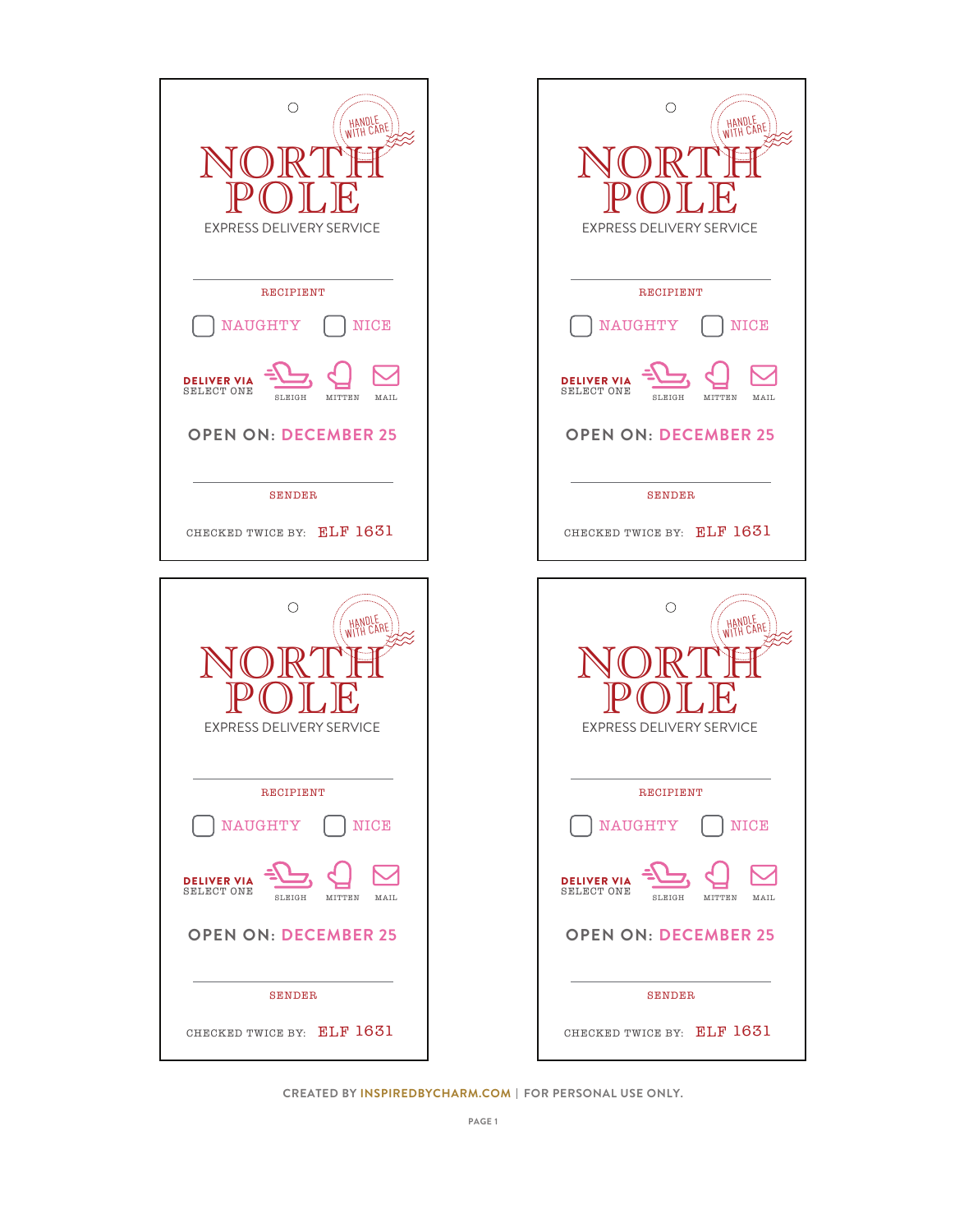| $\bigcirc$<br>HANDLE<br>WITH CARE<br>Н,<br><b>EXPRESS DELIVERY SERVICE</b>                             | O<br><b>EXPRESS DELIVERY SERVICE</b>                                             | HANDLE<br>WITH CARE<br>⊣`, |
|--------------------------------------------------------------------------------------------------------|----------------------------------------------------------------------------------|----------------------------|
| <b>RECIPIENT</b><br><b>NAUGHTY</b><br><b>NICE</b>                                                      | <b>RECIPIENT</b><br><b>NAUGHTY</b>                                               | <b>NICE</b>                |
| <b>LIVER VIA</b><br>DE<br><b>SELECT ONE</b><br>SLEIGH<br>MITTEN<br>MAIL<br><b>OPEN ON: DECEMBER 25</b> | <b>DELIVER VIA</b><br><b>SELECT ONE</b><br>SLEIGH<br><b>OPEN ON: DECEMBER 25</b> | MITTEN<br>MAIL             |
| <b>SENDER</b><br>CHECKED TWICE BY: ELF 1631                                                            | <b>SENDER</b><br>CHECKED TWICE BY: ELF 1631                                      |                            |
| О<br>HANDLE<br>WITH CARE                                                                               | O                                                                                | HANDLE<br>WITH CARE        |
| <b>EXPRESS DELIVERY SERVICE</b>                                                                        | <b>EXPRESS DELIVERY SERVICE</b>                                                  |                            |
| <b>RECIPIENT</b><br><b>NAUGHTY</b><br>NICE                                                             | <b>RECIPIENT</b><br><b>NAUGHTY</b>                                               | <b>NICE</b>                |
| LIVER VIA<br><b>SELECT ONE</b><br>SLEIGH<br>MITTEN<br>MAIL                                             | <b>DELIVER VIA</b><br><b>SELECT ONE</b><br>SLEIGH                                | MITTEN<br>MAIL             |
| <b>OPEN ON: DECEMBER 25</b>                                                                            | <b>OPEN ON: DECEMBER 25</b>                                                      |                            |

**CREATED BY INSPIREDBYCHARM.COM | FOR PERSONAL USE ONLY.**